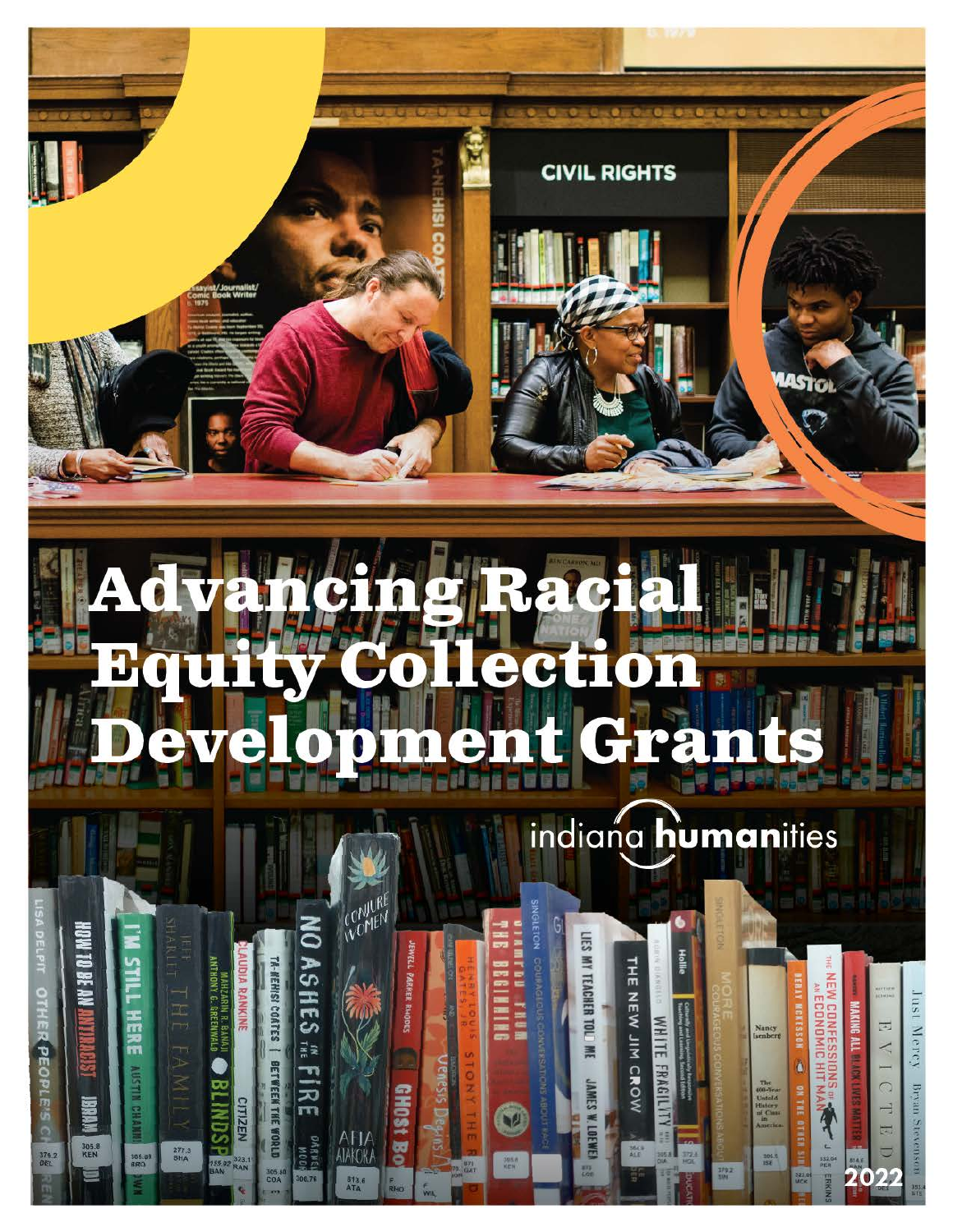# **Indiana Humanities Project Director Guidelines**

Advancing Racial Equity Collection Development Grants—2022

If you have questions regarding your project, contact Lyndsey Blair, Program Associate, at 317.975.0060 or [lblair@indianahumanities.org.](mailto:lblair@indianahumanities.org)

# **Table of Contents:**

|           | • Grant Information               | $\boldsymbol{2}$ |
|-----------|-----------------------------------|------------------|
|           | • Selection of Materials          | 5                |
|           | • Communications Support          | 6                |
| $\bullet$ | Program Ideas                     | 7                |
| $\bullet$ | <b>Frequently Asked Questions</b> | 8                |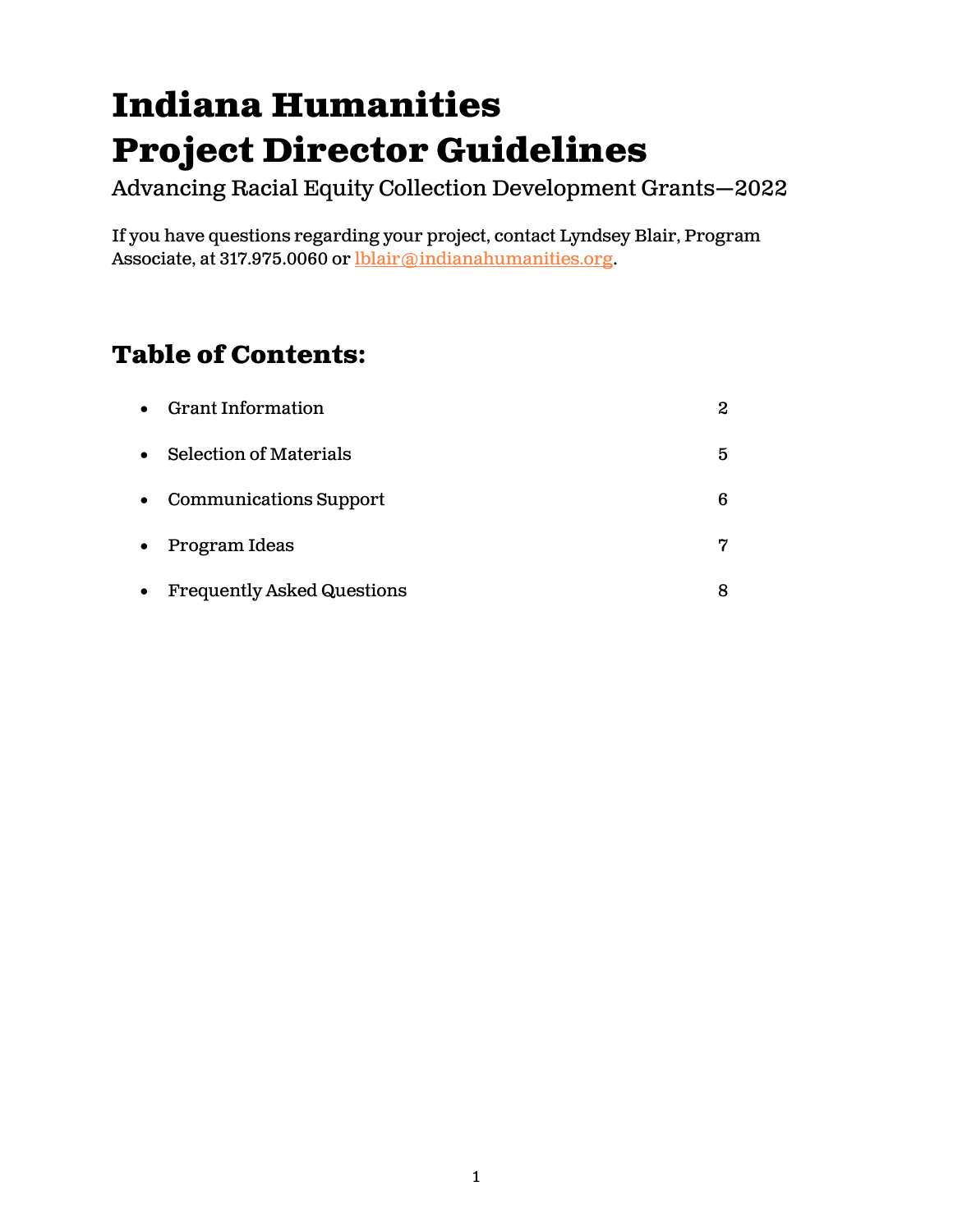# **Grant Information**

# **Grants Administration Page**

You will find this guide, links to all required forms, logos/branding documents and other important materials on the Indiana Humanities grants administration page when you filter by this specific grant: [http://indianahumanities.org/resources.](http://indianahumanities.org/resources) Please contact us if you need assistance.

## **Your Responsibilities**

As project director, you're responsible for carrying out the terms of your agreement, including:

- Planning and managing project activities, namely the purchase of approved materials for circulation
- Ensuring that all conditions and restrictions attached to the grant are honored
- Documenting project expenses
- Evaluating the project and submitting the final report

# **The Grant Agreement**

You will receive via email a PDF of the grant agreement. Please review the agreement carefully, and if the terms are acceptable, sign and return it via email or post. Note that this is a standard agreement and that we do not have the capacity to customize it. Two different signatures are requested—yours (as project director) and that of the sponsoring organization official (if applicable).

Along with the agreement, you'll find a document titled "Instructions for Certification." This explains in greater depth sections XIV and XV of the grant agreement certifications that you attest to by signing the agreement.

Here are a couple of important things to know regarding the agreement:

**1.** Indiana Humanities funds its grants with federal dollars. Therefore, you are considered a "subrecipient" of federal funds and must comply with federal regulations. You'll see language in the agreement stating that the grant is made subject to rules and regulations of 2 CFR Part 200, Uniform Administrative [Requirements, Cost Principles, and Audit Requirements for Federal Awards](https://www.ecfr.gov/current/title-2/subtitle-A/chapter-II/part-200?toc=1) (Uniform Guidance). Particularly, Section  $E$  of the Uniform Guidance outlines which costs are allowed and not allowed as part of your grant. As long as you follow the budget that you presented in your proposal (and that Indiana Humanities approved), you should remain in compliance with the guidelines. However, if you find you need to make changes to the project budget involving the addition or deletion of budget lines, you must reach out to us for approval. That said, any addition that comes from the pre-approved book list for this grant does not require additional approval from Indiana Humanities. (See more details in the "Changes" and "Federal Grant Requirements" sections of the agreement.)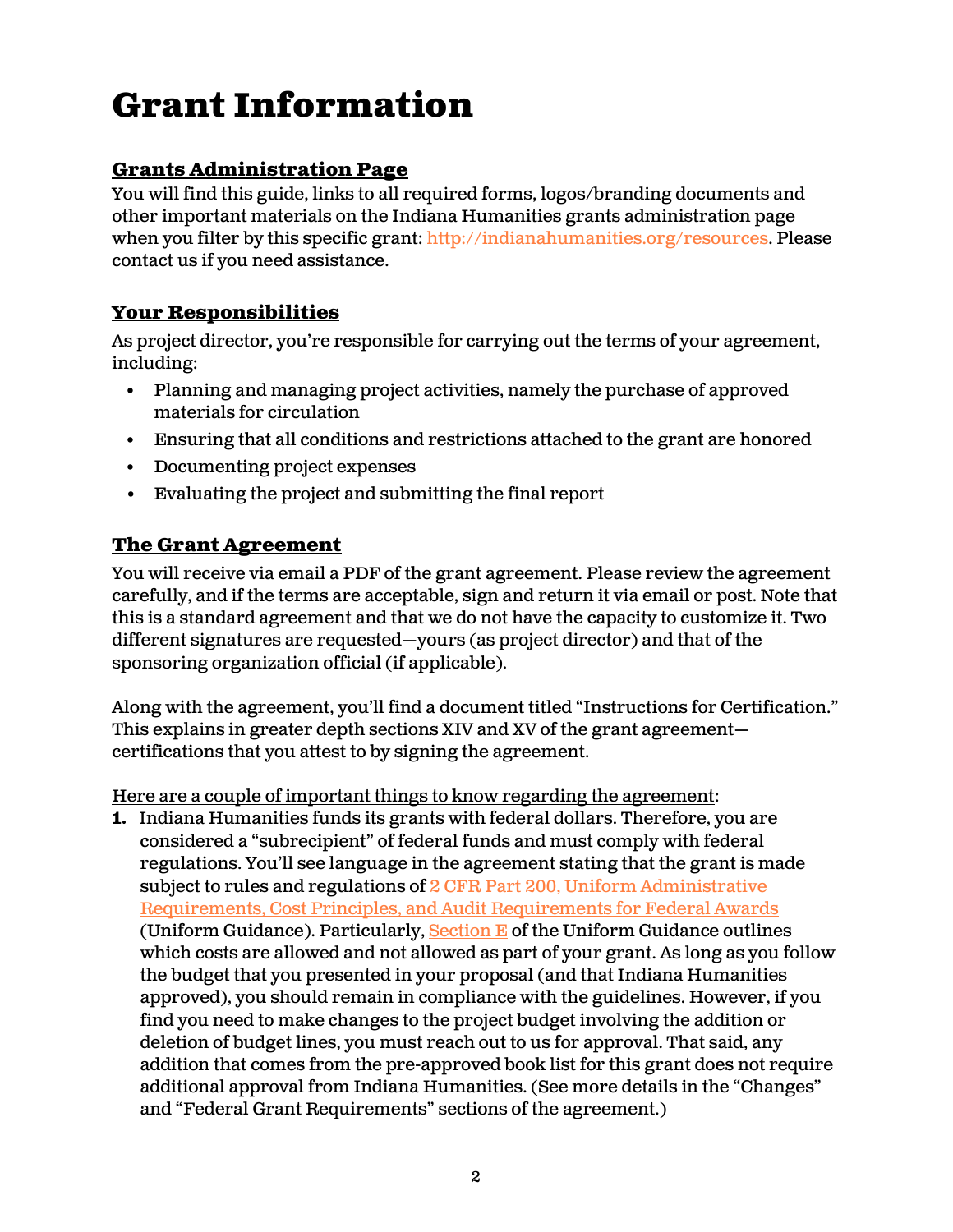**2.** You'll need to include your organization's Unique Entity ID (SAM) in the signature section of your grant agreement. The Unique Entity ID is an ID that the federal government requires for all recipients/subrecipients of federal funds. Note that this is a new requirement beginning in 2022. If you received an Indiana Humanities grant in the past, you were required to provide a DUNS number; however, the federal government no longer recognizes the DUNS number as valid ID and instead requires the new Unique Entity ID.

How you obtain the new Unique Entity ID will vary based on a number of factors (whether your organization is registered in the federal System for Award Management, whether you already have a DUNS number, etc.). Please refer to [these guidelines](https://indianahumanities.org/wp-content/uploads/2022/02/Quick-Start-Guide-for-Getting-a-Unique-Entity-ID.pdf) that the U.S. General Services Administration has prepared for obtaining a Unique Entity ID and [visit the GSA's website for more informati](https://www.gsa.gov/about-us/organization/federal-acquisition-service/office-of-systems-management/integrated-award-environment-iae/iae-systems-information-kit/unique-entity-identifier-update?mc_cid=34fcfc5c9f&mc_eid=2ceea432e5)on. If you have difficulties, please reach out to Indiana Humanities.

Once you've signed the agreement, return a copy to Indiana Humanities. *You may do so by sending it via mail or scanning/emailing it to [lblair@indianahumanities.org.](mailto:lblair@indianahumanities.org)*

# **Payment of Grant Awards**

Indiana Humanities will pay 100 percent of the awarded grant amount to your organization after you have signed and returned your grant agreement letter. All funds must be used within 90 days of receipt. **Please use all funds, and do not return any leftover money to Indiana Humanities.** If your final purchase comes out to less than what you originally proposed in your application budget, you may use the leftover funds to purchase additional materials from the pre-approved list.

#### **Please note that we will not send any payment until you have returned to Indiana Humanities the signed grant agreement (with your Unique Entity ID included).**

## **Certifying Contributions**

You should keep documentation of all cash expenditures, in the form of receipts, with your project files.

In addition to receipts, please track the value of any in-kind contributions (staff/volunteer time, additional project funds, any donated services) and report these values on your final report form.

**Do not** turn in cash receipts to Indiana Humanities but **do** retain copies for your files for three years (see additional information below).

## **Acknowledging Indiana Humanities' Support**

**You are required to acknowledge Indiana Humanities' support.** Please use our logo (found a[t http://indianahumanities.org/resources\)](http://indianahumanities.org/resources) and/or include the following text: "The addition of these resources to our collection has been made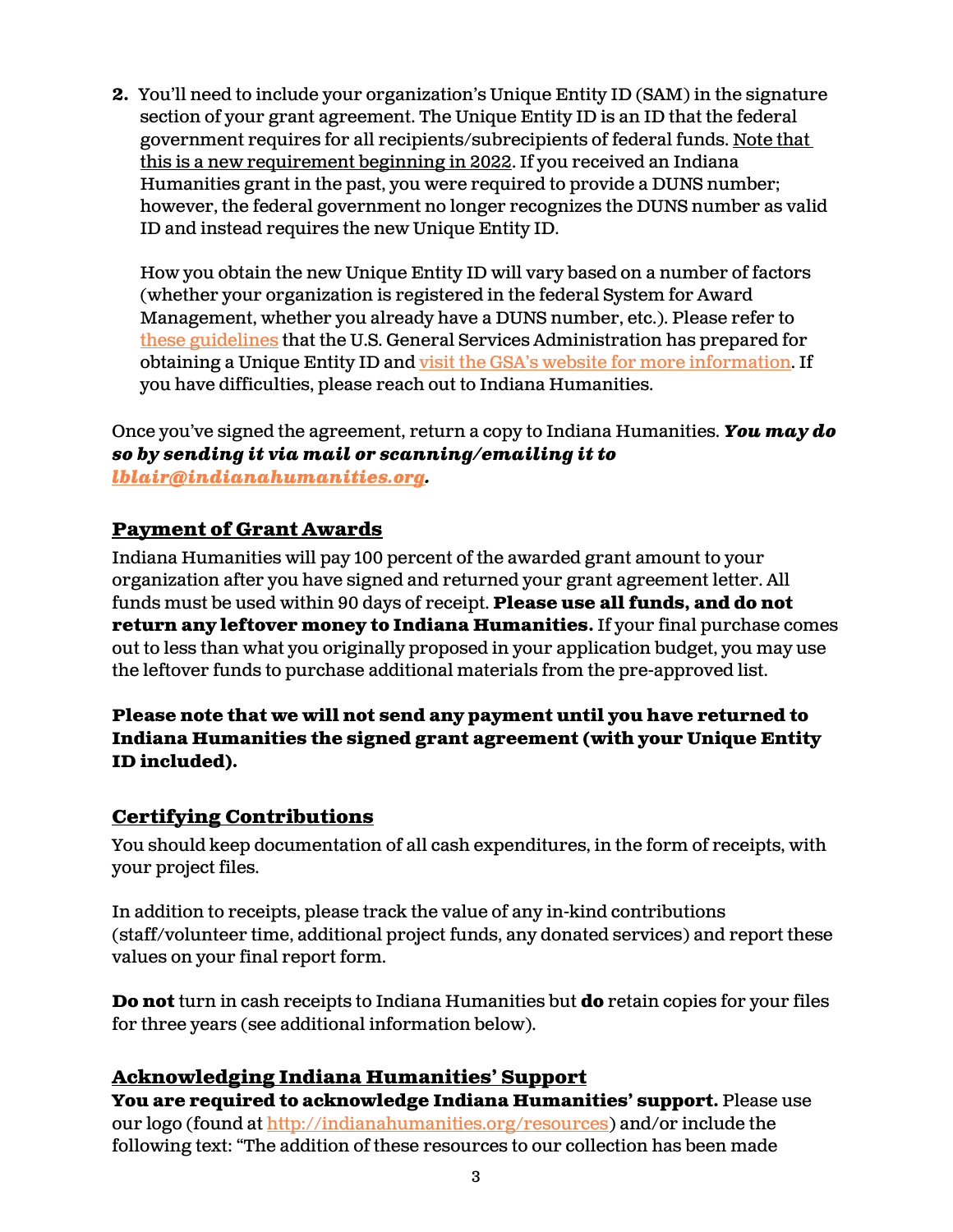possible through a grant from Indiana Humanities with funds from Lilly Endowment, Inc." We also ask that you acknowledge our support in press releases, on flyers, on web pages, at your public events, etc. **Note that for branding purposes, we call ourselves Indiana Humanities (not the Indiana Humanities Council)**.

### **Submitting the Final Report**

Final reports are due within 90 days of the ending date of the project. Use the online [final report form.](https://indianahumanities.wufoo.com/forms/m5z9g560352z1w/) Note that you'll need to upload to the form a final expenditure report (please use the template spreadsheet provided by Indiana Humanities) that includes an itemized list of the resources you purchased using the grant dollars. You'll also see that we ask you to attach to the form any photos, press releases, printed articles, brochures, or other publicity material generated by the grant funding; as an alternative, you may email these items to **love indianahumanities.org** or send hard copies to Indiana Humanities, 1500 N. Delaware St., Indianapolis, IN 46202-2419.

# **Keeping Records After Project Termination**

Per federal requirements, you should keep auditable records of all grant expenditures and all local cost-share contributions for at least **three years** after you submit the final report. To ensure the safety of these records, keep the receipts for both grant expenditures and local cost-share contributions in a single place on the premises of the sponsoring organization, together with all other records from the project.

#### **Thank you for partnering with us. We're excited to support you!**

**Remember that you can also find all documents and forms referenced in this guide in the Advancing Racial Equity Collection Development Grant section at** <http://indianahumanities.org/resources>**. If you need assistance at any time, please reach out to us.**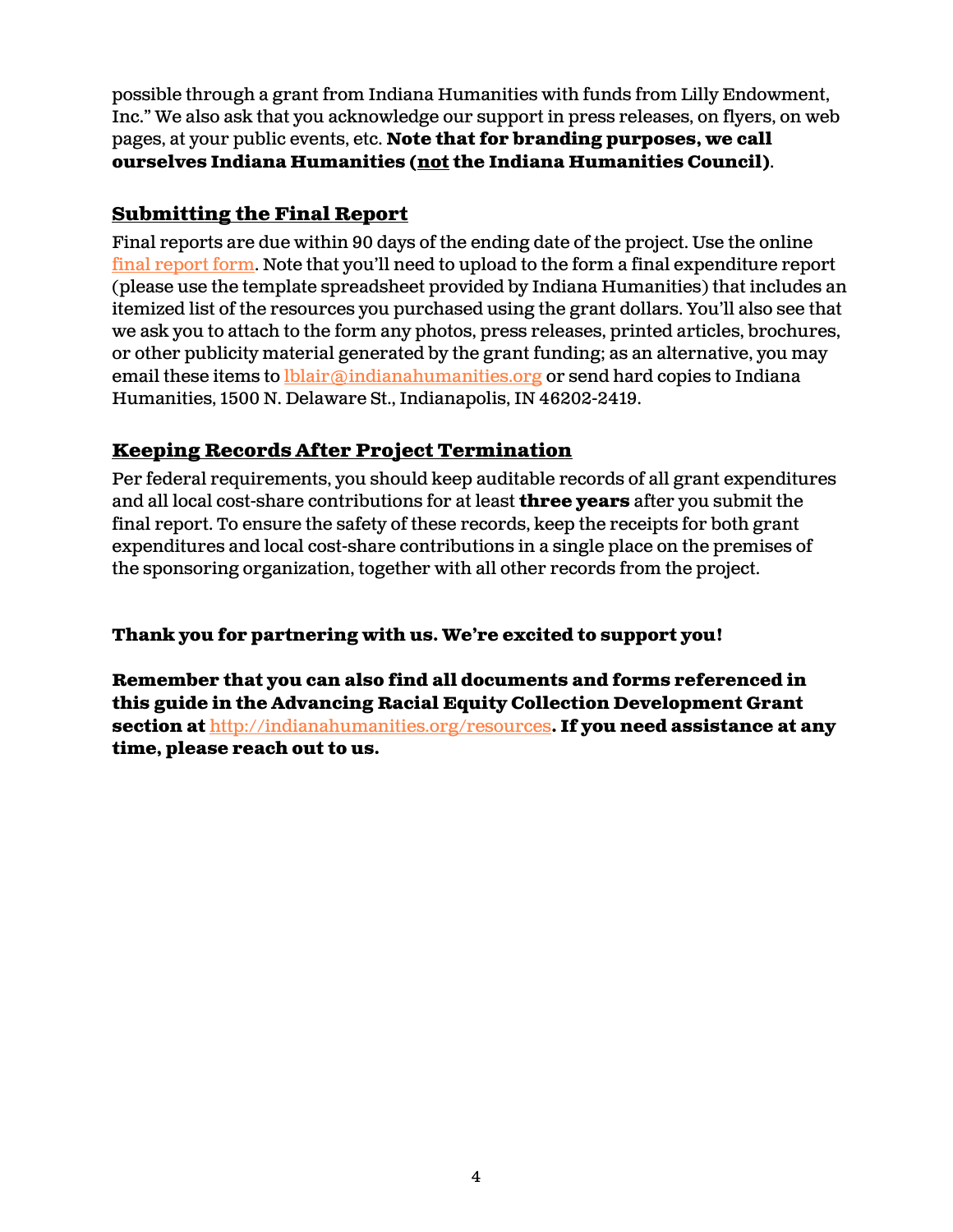# **Selection of Materials**

The **ARE [book](https://indianahumanities.org/wp-content/uploads/2022/05/2022-ARE-Booklist.pdf) list** was originally developed by the Indianapolis Public Library (IndyPL) system in June 2020. It was reviewed and approved by a committee comprised of librarians, humanists and Indiana Humanities staff later that summer. Updates to this document, including the addition of racial equity materials published since the first list's creation, were vetted and approved by a new committee of librarians, humanists and Indiana Humanities staff in April 2022.

To learn more about the philosophies that influenced Indiana Humanities' book list selections, please review the following resources:

- [ALA Statement on Diverse Collections](https://www.ala.org/advocacy/intfreedom/librarybill/interpretations/diversecollections)
- [Edith Campbell's Blog: Cotton Quilts](https://edicottonquilt.com/)
- [Edith Campbell's Indiana State University Library LibGuide](https://libguides.indstate.edu/c.php?g=959187&p=6925167)
- [We Need Diverse Books](https://diversebooks.org/)

Grant money may only be used to purchase items from the above list of books and media, which includes fiction and non-fiction titles for children, teens/young adults and adults that address the topics of race, systemic racism and the Black experience. Selections about Indiana and/or created by Black authors connected to Indiana are indicated on the book list.

The final report form will require the project director to document an itemized list of how the funds were spent, and all documented items must come from the approved list. While we will not require you to turn in receipts as part of this documentation, you should keep all receipts for three years, as outlined in earlier sections of these guidelines.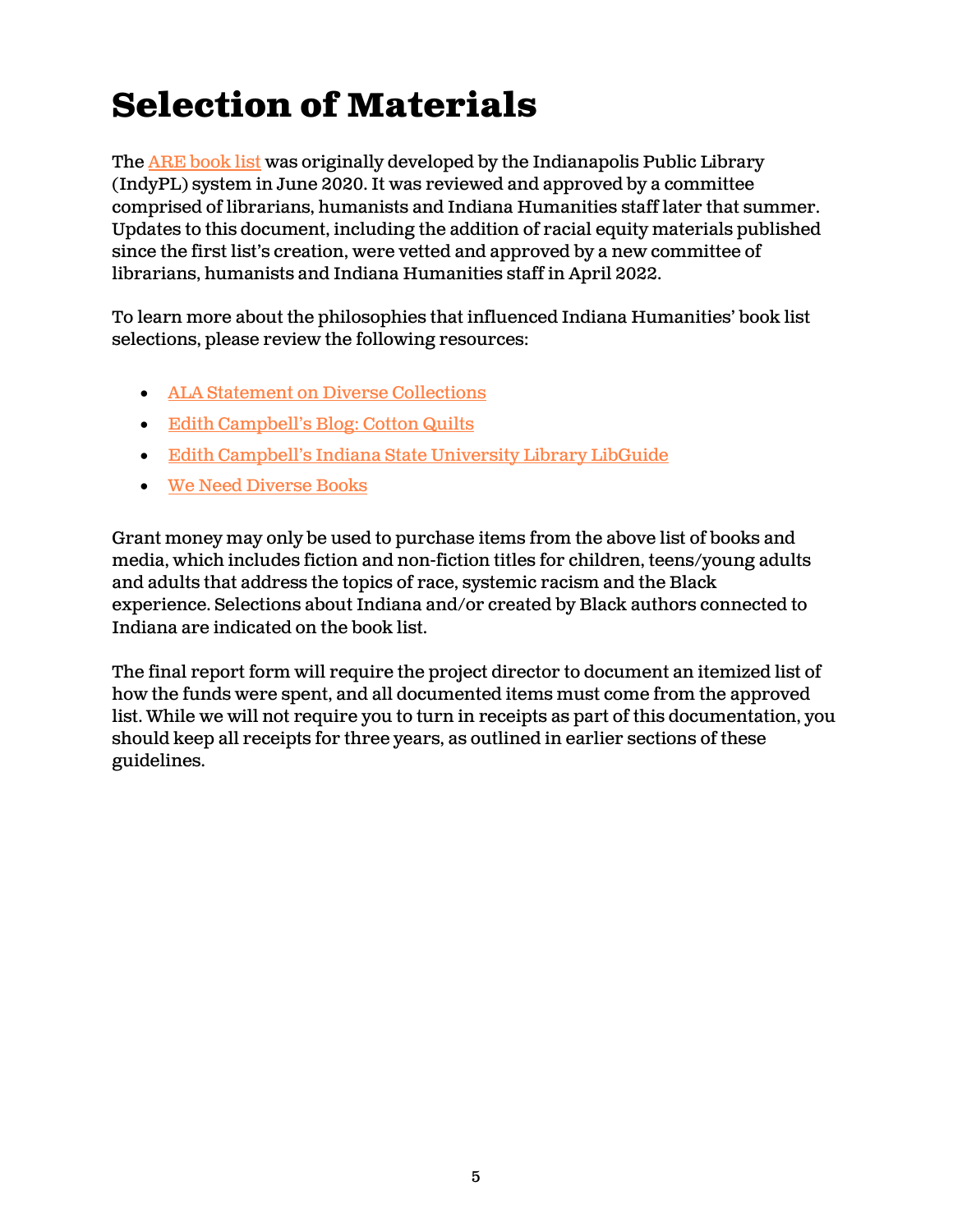# **Communications Support**

# **Acknowledge Indiana Humanities' support:**

Our logo can be found at [http://indianahumanities.org/resources.](http://indianahumanities.org/resources) We also request that you include the following text on any promotional materials, including press releases, flyers, web pages, etc.: "The addition of these resources to our collection has been made possible through a grant from Indiana Humanities with funds from Lilly Endowment, Inc."

# **Spread the word:**

Let your local community know you received this grant. We have created a variety of [materials](https://www.dropbox.com/scl/fo/pccxgg26y4xth4yn6wo9r/h?dl=0&rlkey=s3i6mujry24ya9m8vjuhxk2v4) for your use in spreading the word.

- **[Spine labels](https://www.dropbox.com/scl/fo/pccxgg26y4xth4yn6wo9r/h?dl=0&preview=ARECD+Labels+Avery18160-01.png&rlkey=s3i6mujry24ya9m8vjuhxk2v4)**
	- $\circ$  Print these labels to brand your collection. We suggest printing onto standard address labels.
- **[Editable poster template](https://www.dropbox.com/scl/fo/pccxgg26y4xth4yn6wo9r/h?dl=0&preview=ARECD+Editable+poster.docx&rlkey=s3i6mujry24ya9m8vjuhxk2v4)**
	- o Update and print this poster to share information about the collection with your patrons and community members.
- **[Social media graphics](https://www.dropbox.com/scl/fo/pccxgg26y4xth4yn6wo9r/h?dl=0&preview=ARE-Social-Square.png&rlkey=s3i6mujry24ya9m8vjuhxk2v4)**
	- $\circ$  Use these graphics to spread the word on your social media accounts.

### **Sample social media post:**

Did you hear the news? [LIBRARY NAME] received an Advancing Racial Equity Collection Development Grant from @INHumanities, thanks to the funding of Lilly Endowment. Check out materials from the new collection today: [LINK TO WEBPAGE]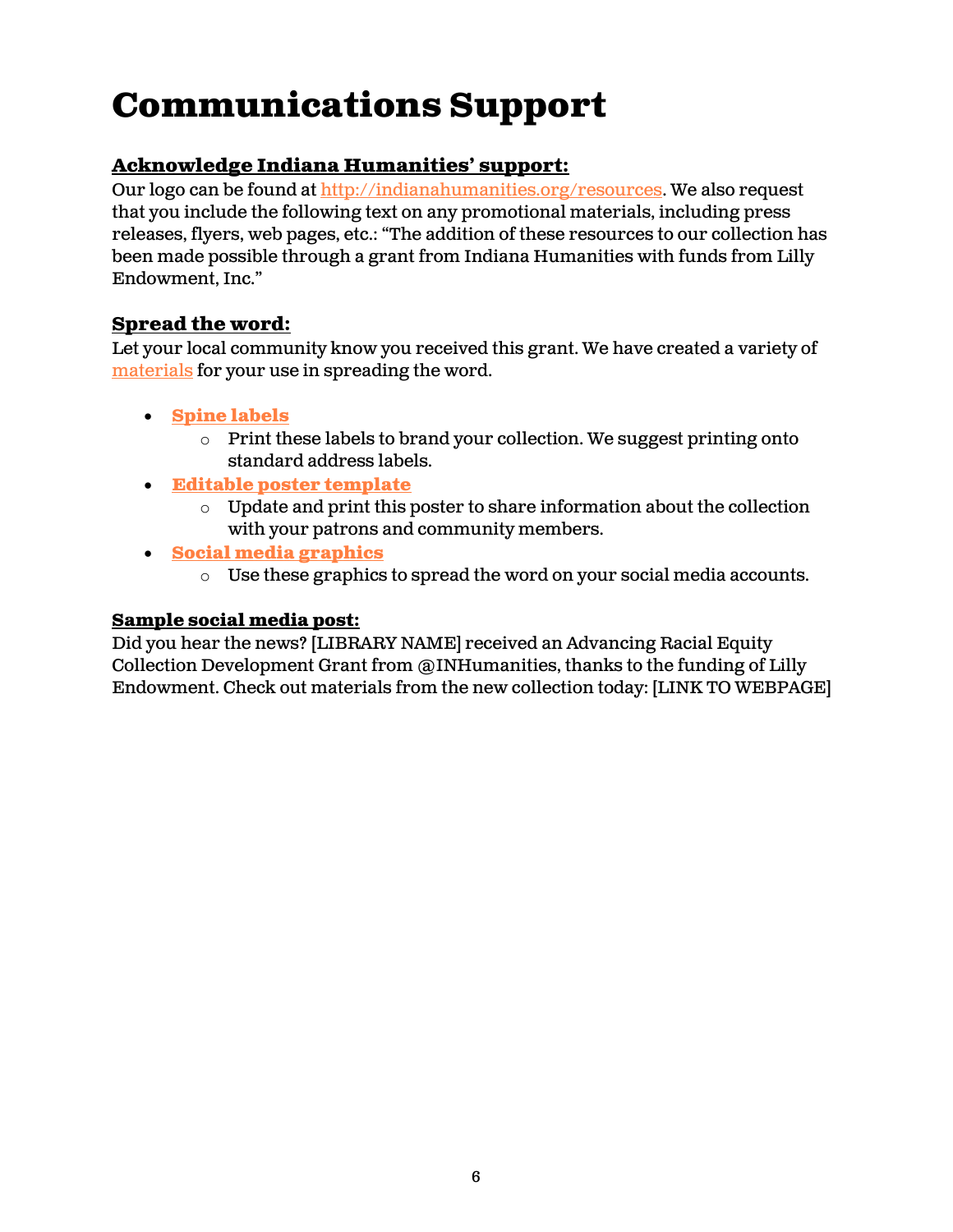# **Program Ideas**

Indiana Humanities' goal for the Advancing Racial Equity Collection Development (ARECD) Grants is to help Hoosiers think, read and talk about racial injustice and systemic racism. As a project director, you and your team can help us accomplish this objective by not only circulating your purchased titles but also developing thoughtful programming around them. Some ideas include:

- **Author talks**: Invite an author(s) from the ARE book list to speak at your library or organization. Indiana Humanities can help connect you with several of the Indiana-based creators on the list.
- **Book clubs and discussion groups**: Hold regular (e.g., weekly, monthly) discussions about one or more titles featured on the ARE book list. Make sure your discussion questions are appropriate for your audience (e.g., children, teens, adults).
- **Displays and exhibits**: Create a book display or exhibit to highlight and promote your ARE materials. Focus on designs that are engaging but not overwhelming.
- **Expert presenters**: Bring an expert (e.g., professor, scholar, journalist, community leader) to your library or organization to discuss a topic or theme addressed in one or more of the ARE book list selections. Some potential topics include criminal justice, education, housing, identity and voting.
- **Film screenings**: Host a screening of one or more of the films featured on the ARE book list. Remember to obtain a public performance license or permission from the movie's copyright holder(s) before scheduling these events.
- **Storytimes**: Hold regular (e.g., weekly, monthly) storytimes for youth in your community featuring some of the children's titles on the ARE book list. Consider making these events interactive.

In addition to the above ideas, you can visit Indiana Humanities' [website](https://indianahumanities.org/) to learn about upcoming ARECD-related programming opportunities in your community.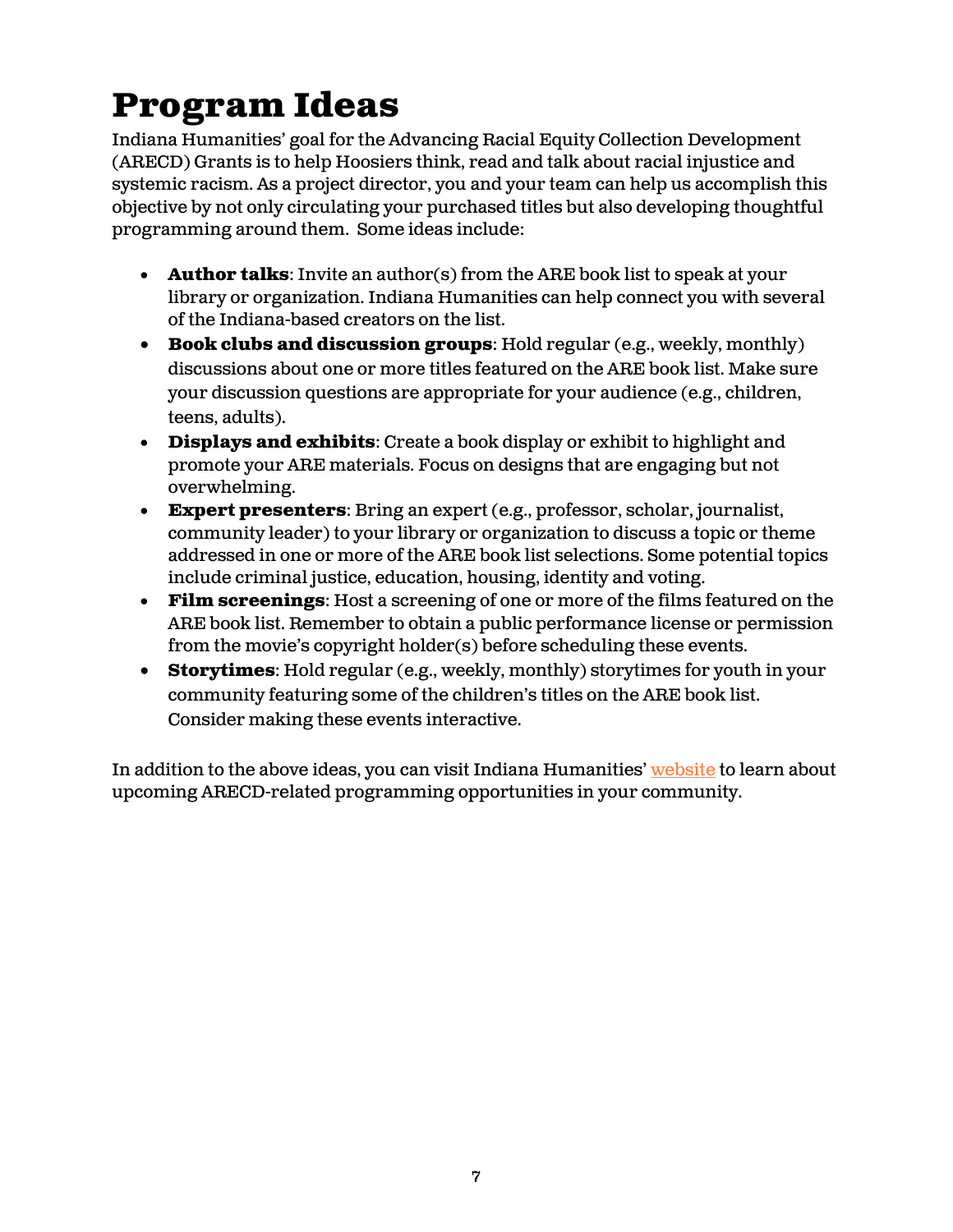# **Frequently Asked Questions**

#### **The grant agreement asks for my organization's UEI number. Where can I find that?**

How you obtain the new Unique Entity ID will vary based on a number of factors (whether your organization is registered in the federal System for Award Management (SAM), whether you already have a DUNS number, etc.). Please refer to [these guidelines](https://indianahumanities.org/wp-content/uploads/2022/02/Quick-Start-Guide-for-Getting-a-Unique-Entity-ID.pdf) that the U.S. General Services Administration has prepared for obtaining a Unique Entity ID and [visit the GSA's website for more information](https://www.gsa.gov/about-us/organization/federal-acquisition-service/office-of-systems-management/integrated-award-environment-iae/iae-systems-information-kit/unique-entity-identifier-update?mc_cid=34fcfc5c9f&mc_eid=2ceea432e5). If you have difficulties, please reach out to Indiana Humanities.

### **Is there a required vendor for making our materials purchases? Can I change vendors from the one I used to calculate my original budget?**

Indiana Humanities does not require a specific vendor for book purchases. Your organization can use any combination of vendors to make your purchases, and you can ultimately choose a different vendor from the one you used to make your original budget calculations. Indiana Humanities recommends using local vendors when possible.

#### **Can I purchase a different edition of a particular material than the one listed on the pre-approved book list?**

While our pre-approved book list does include a particular publication year for each title, it is okay to purchase the same title published in a different year. We do not require any particular edition of the titles included on the list.

#### **My organization applied for funds and/or received them from the 2020 Advancing Racial Equity Collection Development Grant. Are we eligible to receive funds in 2022?**

Yes, prior applicants and recipients of this grant from the 2020 cycle are eligible to receive additional funds in 2022.

#### **When will my organization receive the awarded grant funds?**

Indiana Humanities will request your funds from our bookkeeping department once you have returned your signed agreement letter. The bookkeeping department will then reach out to the finance contact listed on your application to arrange e-payment, which is the fastest method of payment. Our bookkeeping department uses Bill.com, so that contact should expect to receive an email from Bill.com. This [webpage](https://help.bill.com/hc/en-us/articles/115005387243-Setting-up-a-subscription-free-Basic-Receivables-account) explains that process. If your organization requested a physical check and opted out of epayment, the check will be arrive about two to three weeks after you return your signed agreement.

### **I have funds leftover after making all the purchases from my originally proposed budget. What should I do with those leftover funds?**

Please exhaust all grant funds on materials from the pre-approved list. Do not send any funds back to Indiana Humanities. If you have leftover funds even after purchasing all the materials on your proposed purchase list, you may purchase